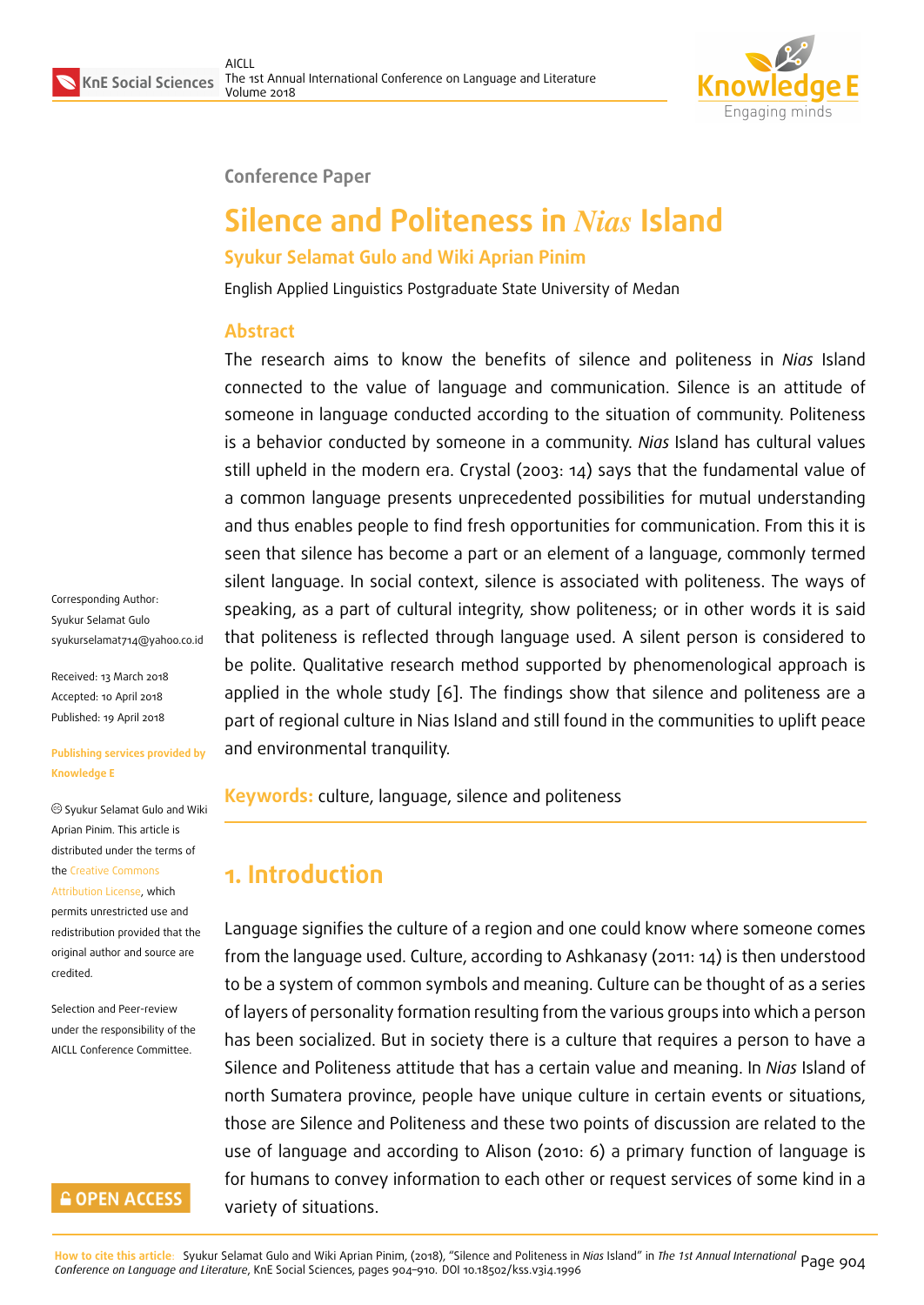

According to Krauss (1980) language is implicated in most of the phenomena that lie at the core of social psychology: attitude change, social perception, personal identity, social interaction, intergroup bias and stereotyping, attribution, and so on. Moreover, for social psychologists, language typically is the medium by which subjects' responses are elicited, and in which they respond: in social psychological research, more often than not, language plays a role in both stimulus and response.

Parikh (2001: 12) states that communication is the main typical use and intended information flowing between agents. Communication typically involves two people. In language and communication there is always a style of language that can affect a person's situation and understanding. Communication implies a relative openness of information flow. In particular, the speaker's intention is revealed in communication. The easiest way to think of communication is through its common meaning in several languages: as transportation, or a means of getting a message from one point to another. In fact, some of the earliest models of communication emphasized this mechanical means of moving a message.

#### **2. Literature Review**

As the study goes to the analysis of silence and politeness, theories concerning these two points are presented below.

Silence, according to Bao (2013: 17) plays a role in monitoring language, develop communication strategy. While according to Paulston (2012: 211) politeness is thus a matter of interactional negotiation between participants, with social relationships constructed through the interaction itself.

Then Al-Harahsheh (2012: 247) says that silence is a multifaceted and complex linguistic phenomenon, because its interpretation is ambiguous and relies heavily on the socio-cultural norms of a certain society, and the context of situation. The function of silence not only marks the boundaries of utterances, but also has the stylistic function of emphasizing arguments and ideas. While Politeness is necessary in conversation, because it represents the strength, or the depth of social rapport between speakers. Al-Harahsheh (2012: 254) further says that conversation in general is based on respect between participants. The attitude of silence and politeness in the community gives value and sense of a certain meaning, so that a sense of kinship and respect to others.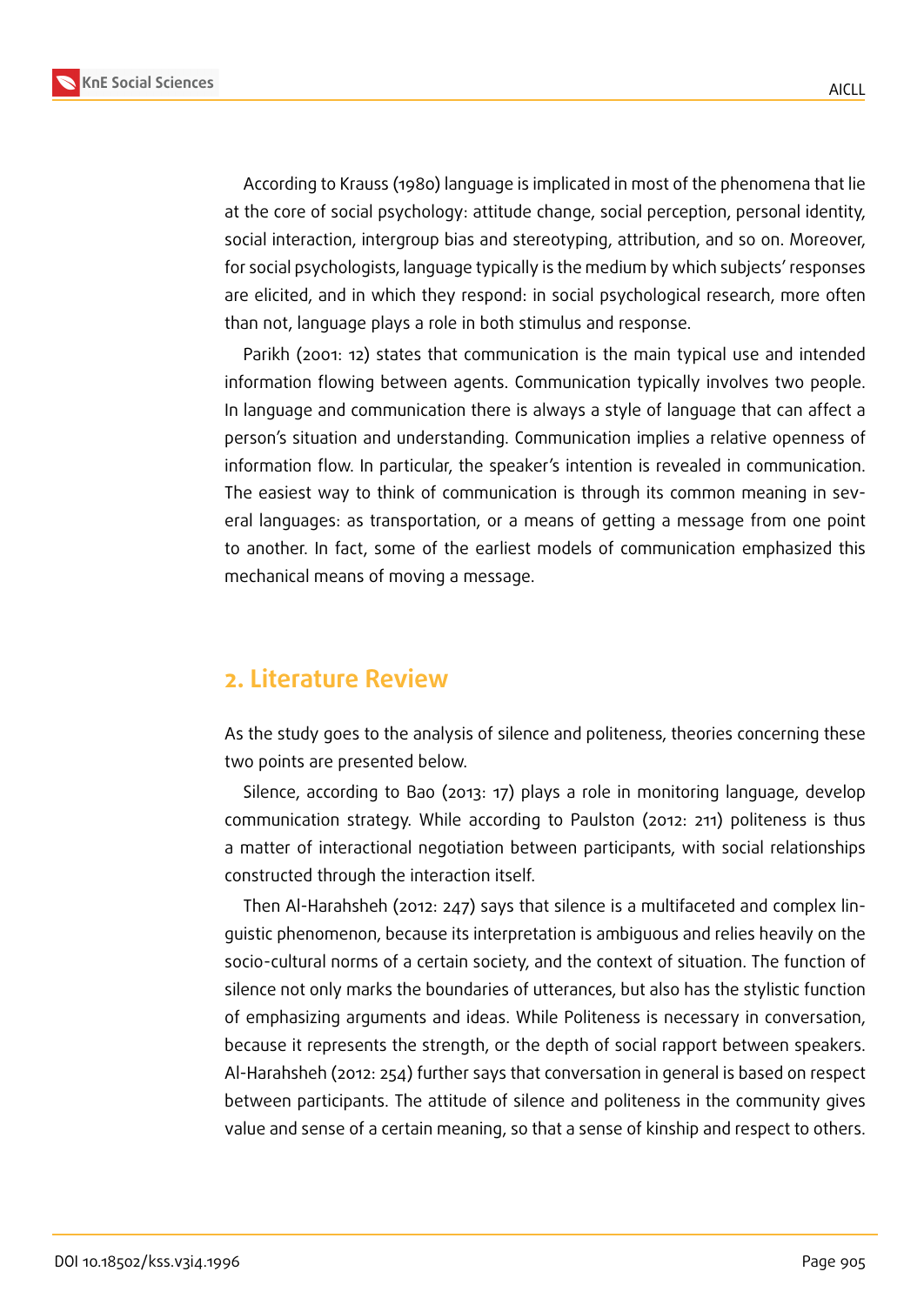

## **3. Research Method**

The research was conducted by using qualitative research, supported by Phenomenological approach to find answers the points of discussion. Finlay (2009: 8) says that phenomenological research is phenomenological when it involves both rich description of the life world or lived experience. The participants involved in data validation are 5 males and 5 females, who absolutely know about the culture of Nias, especially the ones tied to silence and politeness.

#### **4. Discussions**

Silence and politeness have meanings in society in order to establish a good relationship with each other. Prayer, as an example of silent language, is to thank God for the blessings and grace given to us. In Nias Island praying is usually carried out before bed and as soon as getting up and also can be done whenever appropriate to the situation. And mostly people are silent in time of praying.

Apart from being silent as cultural phenomena, Nias people are also demanded to be polite in any situation, especially in social gathering. Politeness is one of the central features of human communication. It is a human phenomenon yet expressed differently in different cultures. Politeness is communicated both verbally and nonverbally. Politeness norms and behaviours are culturally and socially learned, and misunderstandings are therefore intercultural common.

Politeness is a great virtue. A person who behaves politely towards others is not only respected but loved also. People speak well of him/her on all occasions. Politeness towards others means that we are civilized and cultured. A rude person can never be called cultured. He always gives offence to others with his bad manners. But a polite person will always please others by his polite behavior and good manners. Politeness means consideration for feelings of others. A polite man always puts the feelings of others first. He will not say things that will hurt them; he will never speak in a rude way that will offend them. Politeness has been called the oil of the social machine.

Silence and politeness are interrelated. Silence means politeness and reversely politeness should be supported by silence. Both are language phenomena. In matters of politeness, *Nias* people have certain dictions reflecting the importance of politeness as well as silence in some contexts. The data are shown below.

Prayer is the thanksgiving to the Lord for His blessings and grace to His people so that His people get a better life. In Nias language, "*Fangande yaia dae bawangande saohagele khe lowalangi mbei yaita bere meno ibee kheda waauri sile aetu".*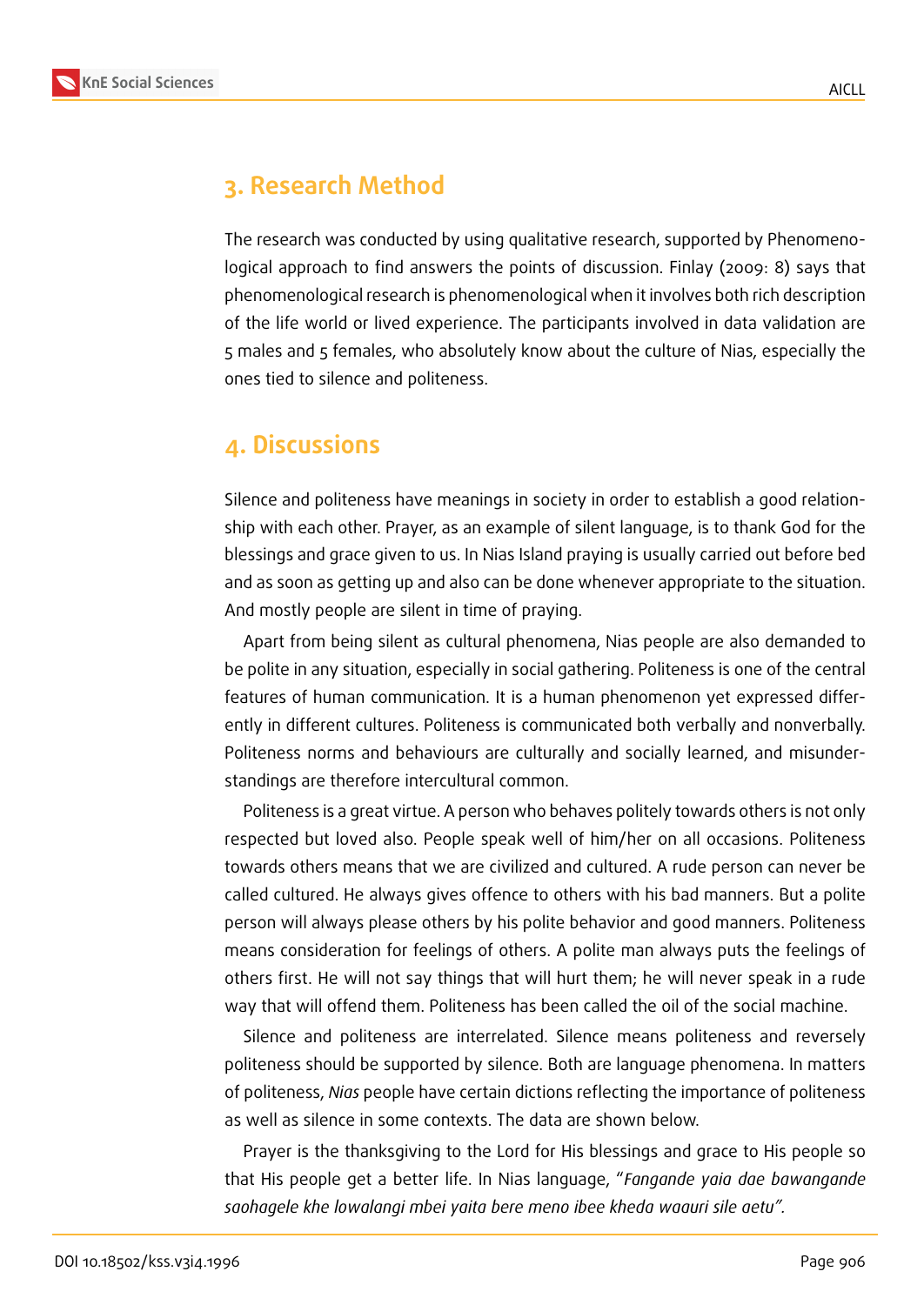

Marriage is the blessing of men and women to husband and wife both in religion and government texts. In Nias language," *Mangowalu yaia dae bawofabebe nono matua ba ono alawe enae tobali ira hasambua mongambate ba khe lowalangi ba khe famareta".*

Religion is a belief in an all-powerful God over the life He has given. In Nias language, "Famati *yaia dae faafarisayo khe lowalangi so mbei yaita".*

Party is a crowd held on gratitude and thanks for the blessings gained. In Nias language, "Karamia *yaia dae angowuloata niha sato faomuso dede kheda bazino alua sisekhi".*

Election of customary head is the granting of a person to the agreement of a group of people who have agreed that in the future the head is entrusted to take decisions in the customs of the community. Meaning in Nias language, *"Famili Satua Mbanua yaia dae famee dadaoma khe niha sino mufili sino hasara dede niha sato, bawololohe bawamakhoi angetula hada bakha bambanua".*

Greeting is an expression to a person in a meeting signifying the cultural characteristics of the island of Nias. In Nias language, "*Yahowu yaia dae fangowai niha sifalukha kheda sitobali hada banono niha".*

The percentage of Relationship between Silence and Politeness is counted by using formula:

$$
N = \frac{X}{Y} \times 100\%
$$

In which,

N = the Percentages of Situation/ Cause

X = the Silence Meaning and Politeness Meaning

Y = the Total Relationship Silence and Politeness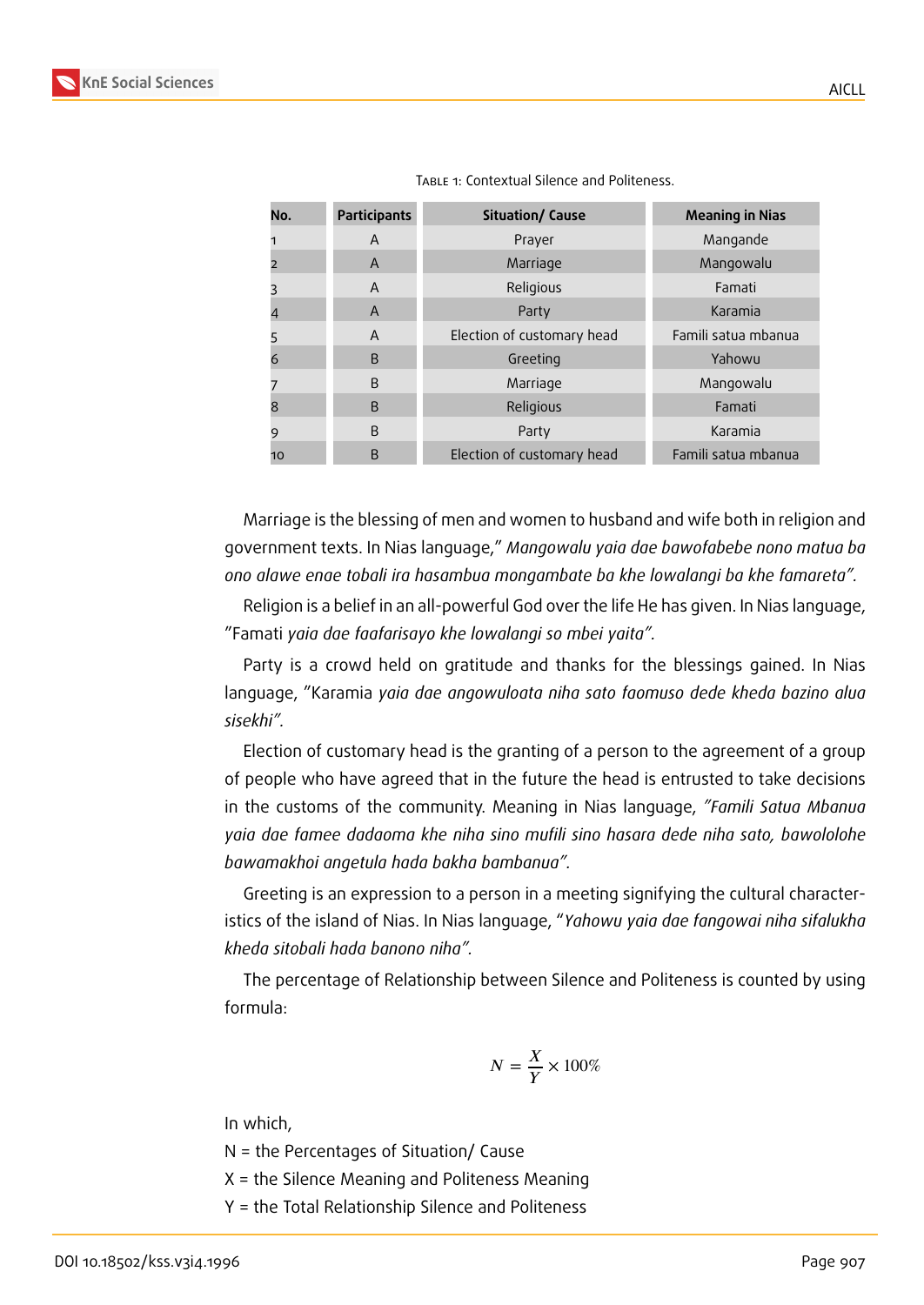| No | Situation/ Cause              | Silence /Meaning | <b>Politeness</b><br>/Meaning | <b>Relationship Silence and</b><br><b>Politeness</b>                                     |
|----|-------------------------------|------------------|-------------------------------|------------------------------------------------------------------------------------------|
|    | Prayer                        | Wishing          | Trust                         | People pray to God to fully<br>trust him.                                                |
|    | Marriage                      | Respect          | Advice                        | The bride should<br>appreciate and listen to the<br>advice of their parents              |
|    | Religious                     | Appreciating     | Believing                     | Religious events provide<br>deep meaning by<br>appreciating and believing                |
|    | Party                         |                  | Thanks God                    |                                                                                          |
| 5  | Election of<br>Customary Head | Appreciate       | Listening                     | Customary heads when<br>giving speeches to his peer<br>group appreciated by<br>listening |
|    | Greeting                      |                  | Culture                       |                                                                                          |

Table 2: Situation/ Cause, Silence and Politeness.

Table 3: Result Percentage of the Relationship Between Silence and Politeness in *Nias* Island.

| No             | Situation/ Cause              | Silence (X1)   | Politeness (X2) | <b>Total Relation</b> | Percentage |
|----------------|-------------------------------|----------------|-----------------|-----------------------|------------|
| 1              | Prayer                        | 1              | 1               | $\overline{2}$        | 20%        |
| $\overline{2}$ | Marriage                      | 1              | $\mathbf{1}$    | $\overline{2}$        | 20%        |
| 3              | Religious                     | 1              | 1               | $\overline{2}$        | 20%        |
| 4              | Party                         | $\Omega$       | 1               | 1                     | $10\%$     |
| 5              | Election of<br>Customary Head | 1              | 1               | $\overline{2}$        | 20%        |
| 6              | Greeting                      | $\Omega$       |                 |                       | $10\%$     |
|                | $\sum N$                      | $\sum X_1 = 4$ | $\sum X_2 = 6$  | $\sum Y = 10$         | $100\%$    |

Prayer =  $\frac{2}{10} \times 100\%$  = 200 : 10 = 20%; Marriage = $\frac{2}{10} \times 100\%$  = 200 : 10 = 20%; Religious = $\frac{2}{10} \times 100\% = 200$  : 10 = 20%; Party =  $\frac{1}{10} \times 100\% = 100$  : 10 = 10%; Election of Custom Head =  $\frac{2}{10} \times 100\% = 200$  : 10 = 20%; Greeting =  $\frac{1}{10} \times 100\% = 100$  : 10 = 10%.

Based on the percentage above, the relationship between Silence and Politeness in *Nias* Island: Prayer: 20%, Marriage: 20%, Religious: 20% Party: 10%, Election of Customary Head: 20%, Greeting: 10%. with silence of six situations/ causes: Prayer, Marriage, Religious Event, Party, Election of Customary Head and Greeting.

# **5. Conclusions**

In Nias Island both silence and politeness are interconnected in carrying out cultural customs. Tied to linguistic politeness is a very complicated issue influenced by multiple factors including general face want of participants, the participants' societal positions and social relationships, social norm that the participants share, and discernment or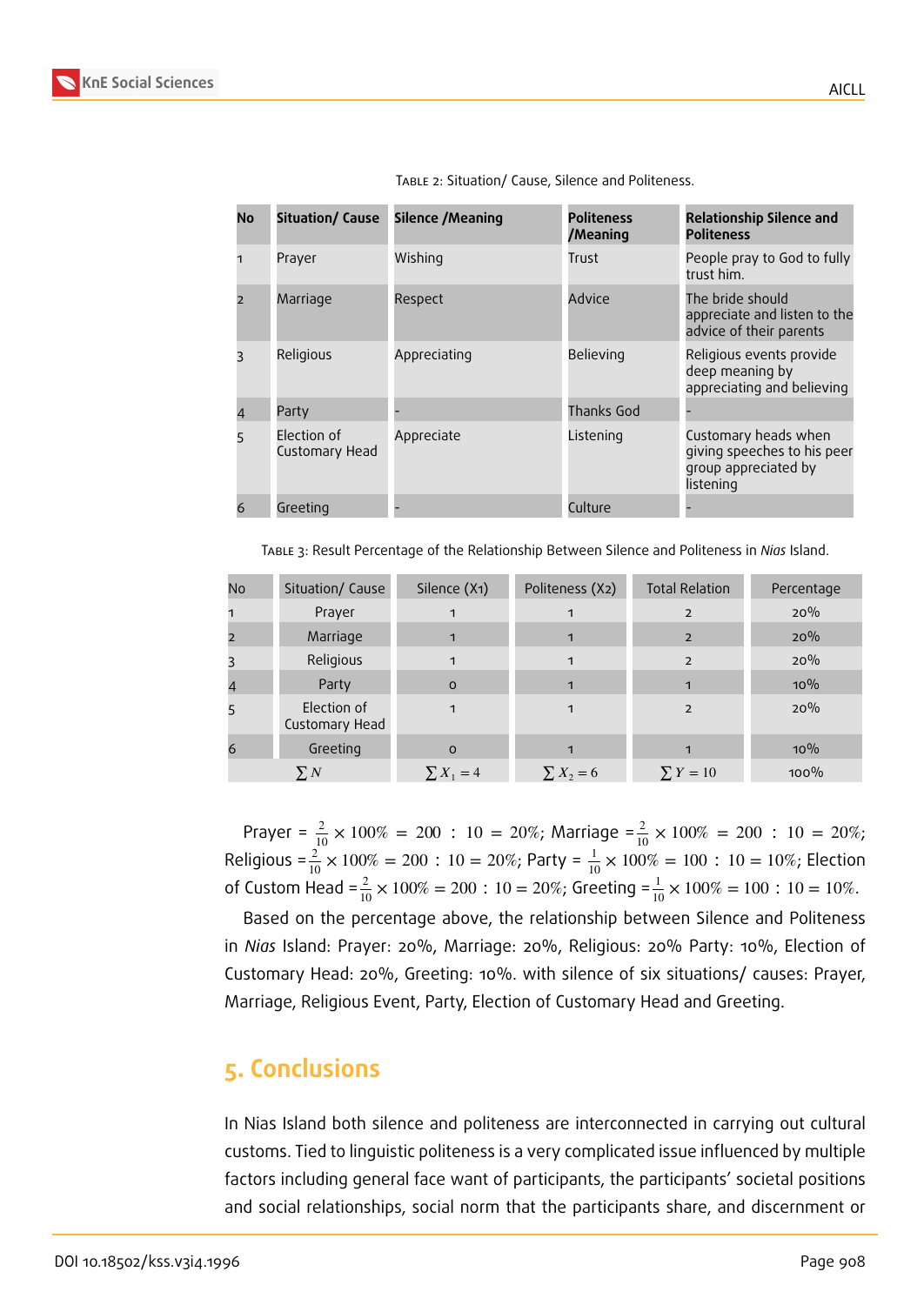interpretation of the social rules, as well as immediate context of the interaction, and possible strategies for the interactions to choose under the constrains of the other simultaneously functioning factors.

Silence and Politeness in Nias Island had relationship within a society that unifies the existing cultural diversity. The relationship can be seen from the situation / causes of the occurrence of activities such as weddings that begin with greeting each other related to religion, belief, and the involvement of the customary head that cannot be separated from the attitude of respecting to God with a grateful and pray.

It is necessary that any cultural norms and phenomena be preserved. Silence and politeness are the pillars of the cultural contexts in *Nias* Island and these two things could be found in the daily activities of the local people.

# **Acknowledgments**

To begin with, the researcher would like to thank God for all the blessings obtained so that this paper could be done well. Expressions of gratitude are also conveyed to Department of English Applied Linguistics, Postgraduate program of State University of Medan; all the lecturers in English Applied Linguistics Postgraduate School of State University of Medan; people in *Nias* Island especially, the informants giving contribution to the data completion; and all friends in Academic year of 2017.

## **References**

- [1] Alison, F. (2010). *Language, meaning, context, and functional communication*. Edith Cowan University Research Online: Elizabeth Armstrong.
- [2] Ashkanasy, N.M., Celeste, P.M., & Mark, F. (2011). *The Handbook of Organizational Culture and Climate*. Sage California: United Stated of America. From http://ro. ecu.edu.au/cgi/viewcontent.cgi?article=7526&context=ecuworks.
- [3] Al-Harahsheh, A. M. A. (2012). The Perception and Practice of Silence in Australian [and Jordanian Societies: A Socio-pragmatic Study. PhD, Edith Cowan University,](http://ro.ecu.edu.au/cgi/viewcontent.cgi?article=7526&context=ecuworks) Perth, WA.
- [4] Bao, D. (2013). *Understanding Silence and Reticence*. Bloomsbury Academic: New York.
- [5] Crystal, D. (2003). *English as a Global Language*. Cambrigde: New York.
- [6] Finlay, L. (2009). *Debating phenomenological research*. Phenomenology & Practice, 3 (1), 6-25.